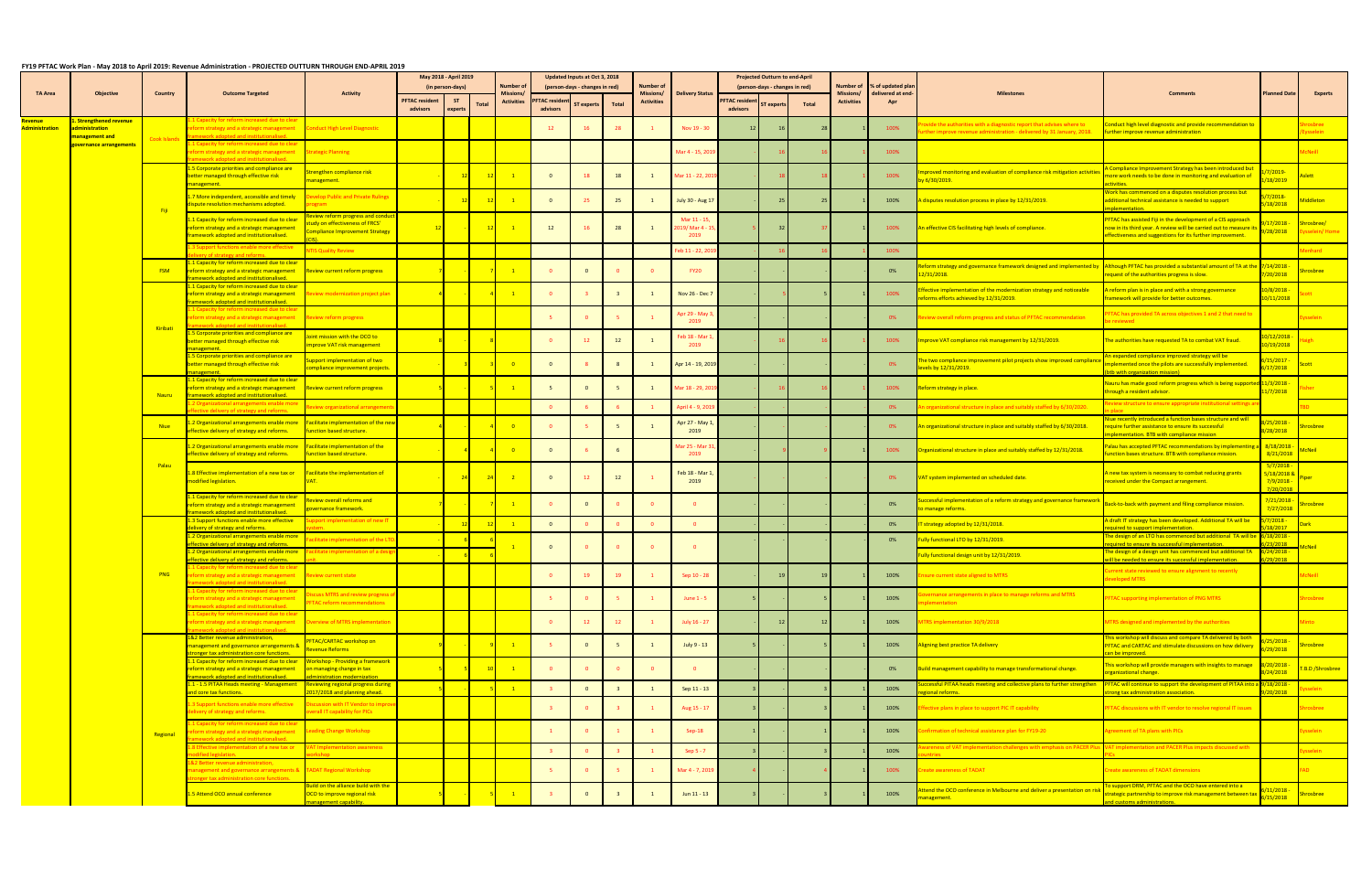|                           |                                                                        |               | 8. 1.2 Capacity for reform increased due to<br>ear reform strategy and a strategic<br>anagement framework adopted and                   | ssist with annual report and<br>rformance reviews                                           |         |    |                            |                |                |    |   | eb 11 - 15, 20:              |  |  | 100% |                                                                                                                                                                                                   |                                                                                                                                                                                                         |                                    | rosbree        |
|---------------------------|------------------------------------------------------------------------|---------------|-----------------------------------------------------------------------------------------------------------------------------------------|---------------------------------------------------------------------------------------------|---------|----|----------------------------|----------------|----------------|----|---|------------------------------|--|--|------|---------------------------------------------------------------------------------------------------------------------------------------------------------------------------------------------------|---------------------------------------------------------------------------------------------------------------------------------------------------------------------------------------------------------|------------------------------------|----------------|
|                           |                                                                        | <b>RMI</b>    | L Capacity for reform increased due to clear<br>eform strategy and a strategic management<br>mework adopted and institutionalised.      | view overall reform progress and<br><u>overnance framework.</u>                             |         |    | $\blacksquare$ 1           |                | $\overline{0}$ |    |   |                              |  |  | 0%   | <u>n administrative reform implementation plan in place and being regularly</u><br>onitored                                                                                                       | TAC has assisted in setting up an administrative reform witl<br>me progress made to date but additional TA is required to<br>oport implementation.                                                      | 9/2018 -<br>13.2018                |                |
|                           |                                                                        |               | lapacity for reform increased due to clear<br>orm strategy and a strategic management<br>work adopted and institutionalised             | eview reform progress                                                                       |         |    |                            |                |                |    |   | Apr 1 - 5, 2019              |  |  | 0%   | view PFTAC recommendations and status of implementation                                                                                                                                           | eview status of PFTAC recommendation                                                                                                                                                                    |                                    | sselein        |
|                           |                                                                        | Samoa         | 5 Corporate priorities and compliance are<br>etter managed through effective risk<br>nanagement.                                        | <u>urther strengthen compliance risk</u><br>anagement                                       |         |    | $\blacksquare$             |                |                |    |   | <b>FY20</b>                  |  |  | 0%   | i industry partnership initiative targeting high risk industry segments<br>owing compliance improvements by 6/30/2019.                                                                            | i industry partnership strategy to improve compliance has<br>een introduced but due to staff shortages has struggled to get<br>off the ground.                                                          | /16/2018<br><mark>l/25/2018</mark> |                |
|                           |                                                                        | lomon Island  | l & 1.2 Capacity for reform increased due to<br>ear reform strategy and a strategic<br>anagement framework adopted and                  | prporate strategy, business plan<br>nd structure plan                                       |         |    |                            |                |                |    |   | July 16 - 27                 |  |  | 100% | w corporate strategy and business plan and structure designed and<br>emented by 31/12/2020                                                                                                        | ew corporate strategy, business plan and structure designed<br>o facilitate modern tax administration                                                                                                   |                                    | <b>AcNeill</b> |
|                           |                                                                        |               | Capacity for reform increased due to clea<br>form strategy and a strategic management<br>healenoitutitari hre hetanohe Jaou             | esign modernization strategy                                                                |         |    |                            | $\mathbf{0}$   |                |    |   | Nov 5 - 16                   |  |  | 100% | zation strategy framework developed and agreed to by authorities Modernization framework developed to support tax reforms                                                                         |                                                                                                                                                                                                         |                                    | cott           |
|                           |                                                                        |               | Organizational arrangements enable more<br>tive delivery of strategy and reforms                                                        | sign a LTO                                                                                  |         |    |                            |                |                | 14 |   | Dec 10 - 15                  |  |  | 100% | gn of large taxpayer office delivered by 31/12/2019                                                                                                                                               | orities have requested assistance in the design of large<br>ver office as part of the reform                                                                                                            |                                    |                |
|                           |                                                                        |               | rganizational arrangements enable more                                                                                                  | roduce function based structure                                                             |         |    |                            |                |                | 14 |   | Dec 16 - 21                  |  |  | 100% | tion based structure introduced by 20/6/2020                                                                                                                                                      | ction based structure currently being implemented to                                                                                                                                                    |                                    |                |
|                           |                                                                        |               | tive delivery of strategy and reforms<br>Capacity for reform increased due to clear<br>form strategy and a strategic management         | eview reform progress                                                                       |         |    |                            | 12             |                |    |   | Jul 23 - Aug 3               |  |  | 100% | ate awareness of modernization opportunities 31/12/2018                                                                                                                                           | port overall reforms<br>tential modernization enhancements discussed with the<br>thorities                                                                                                              |                                    | osbree         |
|                           |                                                                        |               | .8 Effective implementation of a new tax or                                                                                             |                                                                                             |         |    |                            |                |                |    |   |                              |  |  |      |                                                                                                                                                                                                   | I decision to implement a VAT has been made with a request                                                                                                                                              | /5/2018 ·                          |                |
|                           |                                                                        |               | odified legislation.                                                                                                                    | acilitate the implementation of VA                                                          |         |    | $\overline{1}$             | $\overline{0}$ |                |    |   |                              |  |  | 0%   | ccessful implementation of VAT.                                                                                                                                                                   | om the authorities to support implementation.                                                                                                                                                           | /16/2018                           |                |
|                           |                                                                        | Timor-Leste   | 1.1 Capacity for reform increased due to clear<br>eform strategy and a strategic management<br>mework adopted and institutionalised.    | Develop MTRS.                                                                               | $_{12}$ |    | $\blacksquare$ 1           | $\mathbf{0}$   |                |    |   | - 0                          |  |  | 0%   | sign and implementation of an MTRS by 6/30/2019.                                                                                                                                                  | he authorities have requested assistance in the design of an                                                                                                                                            | $\frac{7}{2018}$<br>/18/2018       | rosbree /STX   |
|                           |                                                                        | <b>Tonga</b>  | 1 Capacity for reform increased due to clear<br>eform strategy and a strategic management<br>amework adopted and institutionalised.     | Review current reform progress.                                                             | $_{12}$ |    | $\overline{\phantom{0}}$ 1 |                |                |    |   | May 21 - 29                  |  |  | 100% | ccessful implementation of a reform strategy and governance framework                                                                                                                             | nduct a review of current reform initiatives and provide<br>dditional recommendations where necessary.                                                                                                  | 12/2019 <mark>·</mark><br>23/2019  | osbree         |
|                           |                                                                        |               | Corporate priorities and compliance are<br>etter managed through effective risk                                                         | velop an Industry Partnership -<br>urism Industry                                           |         |    |                            |                | 16             |    |   | Mar 25 - Apr<br>2019         |  |  | 100% | lustry partnership developed by 31/12/2019                                                                                                                                                        | esign industry partnership strategy to improve compliance i<br>e tourism sector                                                                                                                         |                                    | osbree         |
|                           |                                                                        |               | Organizational arrangements enable more<br>tive delivery of strategy and reforms.                                                       | eview structure and provide fu<br>ional enhancement                                         |         |    |                            |                |                | 16 |   | Jul 9 - 20                   |  |  | 100% | tional enhancements effected by 31/12/2019                                                                                                                                                        | nctional approach expanded in line with modernization pla                                                                                                                                               |                                    |                |
|                           |                                                                        |               | Organizational arrangements enable more                                                                                                 | ategy to expand LTO                                                                         |         |    |                            | $\mathbf{0}$   | 16             | 16 |   | vv 5 - 16/ Ma                |  |  | 100% | n in place to expand LTO by 31/12/2019                                                                                                                                                            | ategy developed to expand number of taxpayers in the LTO                                                                                                                                                |                                    | herland        |
|                           |                                                                        |               | tive delivery of strategy and reforms<br>Capacity for reform increased due to clear<br>form strategy and a strategic management         | <b>TADAT Assessment</b>                                                                     |         |    |                            |                |                |    |   | 15, 2010<br>Apr 8 - 12, 201! |  |  | 0%   | DAT Assessment completed                                                                                                                                                                          | uthorities have requested a TADAT assessment                                                                                                                                                            |                                    |                |
|                           |                                                                        | <b>Tuvalu</b> | <u>1 Capacity for reform increased due to clear</u><br>reform strategy and a strategic management                                       | lopment of an IT strategy to<br>ek donor support                                            |         |    | $\blacksquare$             |                |                |    |   | Apr 8 - 12, 201              |  |  | 100% | modernization plan.                                                                                                                                                                               | evious PFTAC recommendations will be reviewed and<br>dditional recommendations provided where necessary.                                                                                                | 12/2019<br>23/2019                 |                |
|                           |                                                                        |               | mework adopted and institutionalised.<br>2 Organizational arrangements enable more                                                      | eview new functional structure                                                              |         |    | $\overline{\phantom{0}}$ 0 | $\mathbf{0}$   |                | 16 |   | Aug 6 - 17                   |  |  | 100% | w current organizational arrangements and governance arrangem<br>d provide the authorities with recommendations further improvement - its first anniversary the authorities requested a review to | FTAC facilitated the introduction of a functional model - upi                                                                                                                                           |                                    | <b>McNeill</b> |
|                           |                                                                        | Vanuatu       | fective delivery of strategy and reforms.<br>1 Capacity for reform increased due to clear<br>reform strategy and a strategic management | rangements<br>Review current reform progress.                                               |         |    |                            | 12             |                | 12 |   | Feb 3 - 8, 2019              |  |  | 100% | red by 31 December 2018<br>ccessful implementation of a reform strategy and governance framework. administrative reforms - additional TA required to further                                      | anuatu has made good progress in implementing                                                                                                                                                           | 7/2018<br>10/2018                  |                |
|                           |                                                                        |               | mework adopted and institutionalised.<br>.5 Corporate priorities and compliance are<br>better managed through effective risk            | esign new generation compliance                                                             |         |    |                            | $\mathbf{0}$   |                |    |   | an 26 - Feb 8                |  |  | 100% | A new compliance plan introduced with effect from 9/1/2018.                                                                                                                                       | titutionalize new ways of work.<br>Vanuatu introduced a CIS pilot project which has been<br>evaluated - a new plan will be designed and include learnings                                               | 11/2018                            | osbree         |
| Revenue<br>Administration | . Strengthened core<br>unctions evidenced by an                        |               | 2.3 A larger proportion of taxpayers meet their                                                                                         |                                                                                             |         |    |                            |                |                |    |   | 2019                         |  |  |      | n operational plan in place to improve on-time filing by 31 December,                                                                                                                             | om the pilot.<br>tential to improve on time filing which will contribute to                                                                                                                             | 18/2018                            |                |
|                           | ccurate taxpayer base,<br>taxpayer services<br>pporting voluntary      | Cook Islands  | filing obligations as required by law.                                                                                                  | rengthen arrears and returns<br>anagement                                                   |         |    |                            | $\overline{0}$ | 16             | 16 |   | Feb 25 - Mar 8<br>2019       |  |  | 100% |                                                                                                                                                                                                   | proved levels of voluntary compliance                                                                                                                                                                   |                                    |                |
|                           | compliance, improvement:<br>in filing, payment and audit<br>activities |               | 2.4 A larger proportion of taxpayers meet their<br>ayment obligations as required by law.                                               |                                                                                             |         |    |                            |                |                |    |   |                              |  |  |      | i operational plan in place to improve on-time payment by 31 December, Potential to improve on time payment which will contribute to<br>019.                                                      | mproved levels of voluntary compliance                                                                                                                                                                  |                                    |                |
|                           |                                                                        |               | 2.5. Audit and other verification programs more<br>effectively ensure accuracy of reporting                                             | engthen audit capability and<br>ograms to ensure completeness<br>nd accuracy of reporting.  |         |    |                            |                |                |    |   | pril 29 - May 10<br>2019     |  |  | 100% |                                                                                                                                                                                                   |                                                                                                                                                                                                         |                                    | lome           |
|                           |                                                                        | Fiji          | 2.3 A larger proportion of taxpayers meet their<br>filing obligations as required by law.                                               | Strengthen strategies to improve on-<br>time filing.                                        |         |    |                            |                |                |    |   |                              |  |  |      | On-time filing operating at improved efficiency levels by 12/31/2018 and<br>measured against TADAT dimensions.                                                                                    | me gains have been made reflected in on-time filing rates but<br>nore needs to be done to improve performance in this area.                                                                             | $5/21/2018 -$<br>5/26/2018         |                |
|                           |                                                                        |               | 2.4 A larger proportion of taxpayers meet their<br>payment obligations as required by law.                                              | Strengthen strategies to improve on<br>me payment.                                          |         |    |                            | $\Omega$       |                |    | 1 | Dec 10 - 21, 2018            |  |  | 100% | On-time payment operating at improved efficiency levels by 31/12/2018 an<br>neasured against TADAT dimensions.                                                                                    | ood progress has been made but potential to further impro                                                                                                                                               | 5/27/2018<br>6/1/2018              | rrence         |
|                           |                                                                        |               | 2.5. Audit and other verification programs more<br>effectively ensure accuracy of reporting                                             | Strengthen compliance in the HNW<br>gment                                                   |         | 12 | $\blacksquare$             | $\Omega$       |                | 16 |   | Nov 12 - 23                  |  |  | 100% | he audit function operating at improved efficiency levels by 12/31/2018<br>and measured against TADAT dimensions.                                                                                 | Good progress has been made in reforming the audit<br>vironment but additional TA is required to take performar<br>o a higher level.                                                                    | $7/2/2018 -$<br>7/13/2018          |                |
|                           |                                                                        |               | 2.3 A larger proportion of taxpayers meet their<br>payment obligations as required by law.                                              | elf-assessment is used to declare<br>ax liabilities and is strengthened<br>ver timi         |         |    | $\mathbf{1}$               | $\mathbf{0}$   | 21             | 21 |   | Jun 6 - 22                   |  |  | 100% | A self-assessment across main tax types in place by 12/31/2019.                                                                                                                                   | Self assessment needs to be expanded to other taxes besides                                                                                                                                             | $6/4/2018 -$<br>6/15/2018          | <b>McNeil</b>  |
|                           |                                                                        |               | 2.3 A larger proportion of taxpayers meet their<br>ayment obligations as required by law.                                               | elf-assessment is used to declare<br>ax liabilities and is strengthened<br>er time.         |         |    |                            | $\Omega$       | 18             | 18 |   | Feb 4 - 15, 201              |  |  | 100% | Self-assessment fully implemented for all taxes by 30 June, 2020.                                                                                                                                 | Self assessment needs to be expanded to other taxes besides                                                                                                                                             |                                    | McNeil         |
|                           |                                                                        |               | 2.2 Taxpayer Services initiatives to support<br>voluntary compliance are strengthened.                                                  | rengthen the taxpayer services<br>nctions to further improve<br>oluntary compliance levels. |         | 12 | $\overline{1}$             | $\overline{0}$ | 16             | 16 |   | Mar 4 - 15, 2019             |  |  | 0%   | Taxpayer services operating at increased efficiency levels and measured<br>against TADAT dimensions.                                                                                              | ubstantial improvements have been made to taxpayer serv<br>out a more integrated approach to support the Compliance<br>mprovement Strategy has the potential to further improve<br>oluntary compliance. | 7/9/2018<br>7/20/2018              | cott           |
|                           |                                                                        |               | 2.3 A larger proportion of taxpayers meet their<br>filing obligations as required by law.                                               | Strengthen strategies to improve on-<br>time filing.                                        |         |    |                            |                |                |    |   | Feb 18 - 23, 2019            |  |  | 100% | On-time Filing operating at improved efficiency levels by 12/31/2019 and<br>measured against TADAT dimensions.                                                                                    | mpliance levels are low with a considerable commitment<br>quired by the authorities to improve current compliance<br>ends.                                                                              | 8/6/2018<br>8/9/2018               | awrence        |
|                           |                                                                        | FSM           | 2.4 A larger proportion of taxpayers meet their<br>payment obligations as required by law.                                              | Strengthen strategies to improve on-<br>ime payment.                                        |         |    |                            | $\Omega$       |                |    |   | Feb 24 - Mar 1<br>2019       |  |  |      | On-time payment operating at improved efficiency levels by 12/31/2019 and<br>measured against TADAT dimensions.                                                                                   | ompliance levels are low with a considerable commitmer<br>equired by the authorities to improve current compliance                                                                                      | 8/10/2018 -<br>8/13/2018           |                |
|                           |                                                                        |               |                                                                                                                                         |                                                                                             |         |    |                            |                |                |    |   |                              |  |  |      |                                                                                                                                                                                                   |                                                                                                                                                                                                         |                                    |                |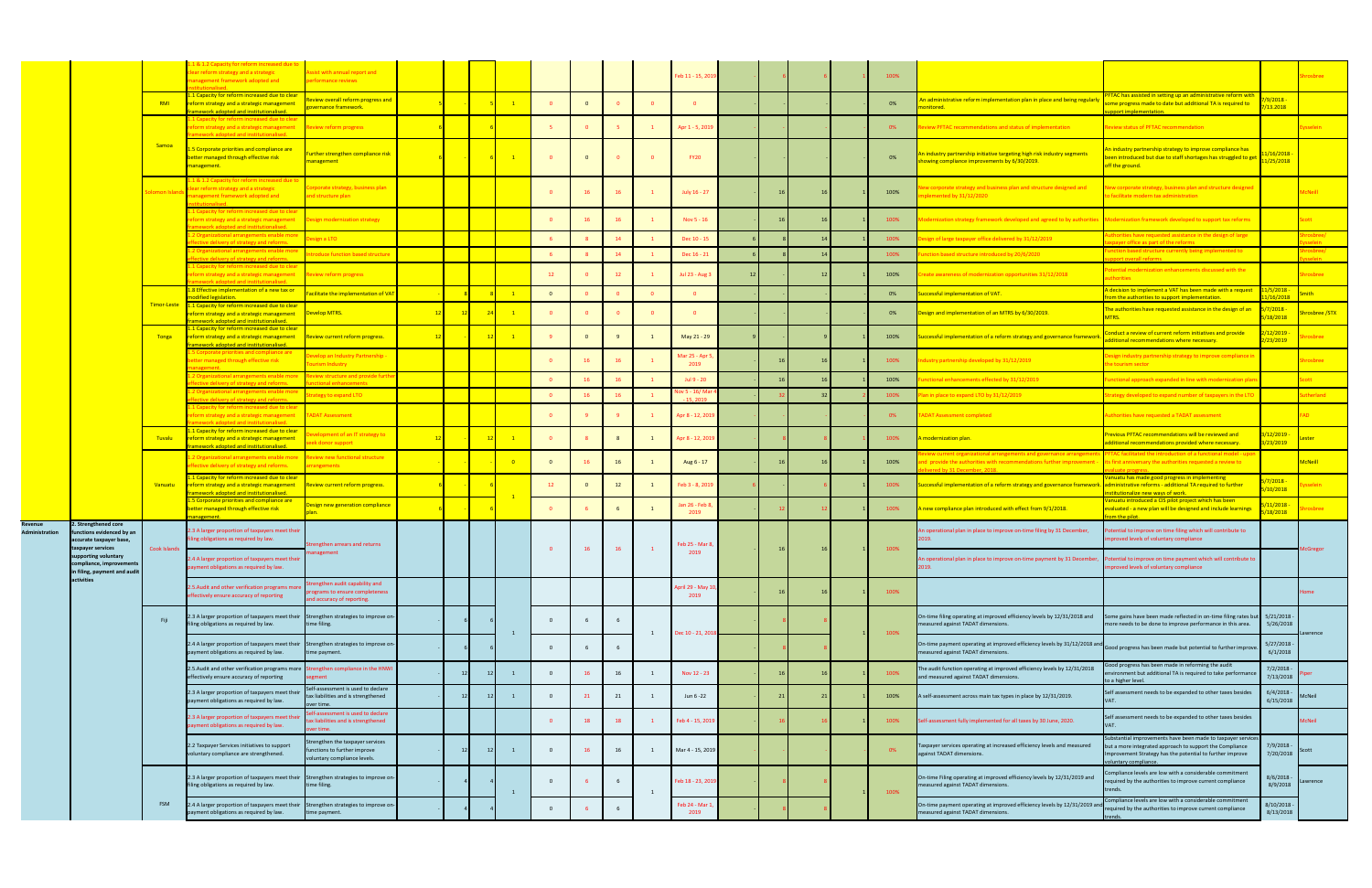|            | .2 Taxpayer Services initiatives to support<br>oluntary compliance are strengthened.                                            | rengthen the taxpayer services<br>nctions to further improve<br>untary compliance levels.      |    |    |              | $\overline{\mathbf{0}}$ | 16             | 16                      | $\overline{1}$          | Feb 1 - 16, 2019                      |  |  | 0%   | Taxpayer services operating at increased efficiency levels and measured<br>against TADAT dimensions.                                                                                   | A taxpayer services strategy is in place but needs to be driven<br>by senior management.                                                                                                     | 8/14/2018<br>8/17/2018      | erland         |
|------------|---------------------------------------------------------------------------------------------------------------------------------|------------------------------------------------------------------------------------------------|----|----|--------------|-------------------------|----------------|-------------------------|-------------------------|---------------------------------------|--|--|------|----------------------------------------------------------------------------------------------------------------------------------------------------------------------------------------|----------------------------------------------------------------------------------------------------------------------------------------------------------------------------------------------|-----------------------------|----------------|
|            | 2.1 Strengthened core tax functions.                                                                                            | eview operational modernization<br>plan and provide further assistance<br>ving forward.        |    |    |              | $\overline{0}$          |                |                         | ി വ                     |                                       |  |  | 0%   | The operational reform plan is monitored on a regular basis and supported A operational reform plan is in place and with a strong<br>by a strong governance framework - by 12/31/2018. | overnance framework will provide for better outcomes.                                                                                                                                        | 6/11/2018-<br>6/14/2018     |                |
|            | 2.1 - 2.5 Strengthen core tax functions                                                                                         | view core tax functions                                                                        |    |    |              | $\overline{0}$          |                |                         |                         | Apr 8 - 13, 201                       |  |  | 0%   | trengthened core tax functions reflecting improvements in compliance                                                                                                                   | perational plans across core tax functions                                                                                                                                                   |                             |                |
|            | 2.3 A larger proportion of taxpayers meet their<br>ng obligations as required by law                                            | Strengthen strategies to improve on-<br>e filing                                               |    |    |              | $\overline{0}$          |                | $\overline{4}$          |                         |                                       |  |  |      | On-time filing operating at improved efficiency levels by 12/31/2019 and<br>measured against TADAT dimensior                                                                           | otential to improve on-time filing which will contribute to<br>oved levels of voluntary compliance                                                                                           | 6/18/2018<br>6/19/2018      |                |
| Kiribati   | 2.4 A larger proportion of taxpayers meet their<br>yment obligations as required by law.                                        | trengthen strategies to improve o<br>e payment.                                                |    |    |              | $\overline{\mathbf{0}}$ |                | - 5                     | 1                       | Nov 26 - Dec 7                        |  |  | 100% | On-time payment operating at improved efficiency levels by 12/31/2019 ar<br>measured against TADAT dimensions.                                                                         | otential to improve on-time Payment which will contribute t<br>oved levels of voluntary compliance.                                                                                          | 6/20/2018<br>6/22/2018      |                |
|            | 2.5. Audit and other verification programs                                                                                      | prove VAT audit methods                                                                        |    |    |              | $\overline{0}$          |                |                         | $\overline{1}$          | Sep 24 - 28                           |  |  | 100% | The audit function operating at improved efficiency levels by 12/31/2018                                                                                                               | dditional TA to be delivered to improve the audit function                                                                                                                                   |                             |                |
|            | ctively ensure accuracy of reportin<br>.5. Audit and other verification programs more<br>fectively ensure accuracy of reporting | rengthen audit capability and<br>ograms to ensure completeness                                 |    |    |              |                         | 12             | 12                      |                         | Feb 18 - Mar<br>2019                  |  |  | 100% | and measured against TADAT dimensions<br>The audit function operating at improved efficiency levels by 12/31/2018<br>and measured against TADAT dimensions                             | The authorities have requested TA to assist in building audit                                                                                                                                | 7/9/2018<br>7/20/2018       |                |
| Nauru      | 2.1 - 2.5 Strengthen core tax functions                                                                                         | d accuracy of reporting.<br>eview core tax functions                                           |    |    |              | $\overline{\mathbf{0}}$ |                |                         | $\mathbf{1}$            | Feb 10 - 15, 20                       |  |  | 0%   | Core tax functions operating at improved efficiency levels                                                                                                                             | nproved core tax functions facilitating improved compliance                                                                                                                                  |                             | <b>BD</b>      |
|            | 2.3 A larger proportion of taxpayers meet their Strengthen strategies to improve on<br>ling obligations as required by law.     | time filing.                                                                                   |    |    |              | $\Omega$                |                |                         |                         | Apr 15 - 18, 2019                     |  |  |      | On-time filing operating at improved efficiency levels by 12/31/2019 and<br>measured against TADAT dimensions.                                                                         | iue has recently embarked upon a strategy to rebuild their ta<br>administration including the introduction of a function based<br>structure which includes an arrears and returns management | 8/13/2018<br>8/16/2018      |                |
| Niue       | 2.4 A larger proportion of taxpayers meet their Strengthen strategies to improve or<br>payment obligations as required by law.  | ime payment.                                                                                   |    |    |              | $\overline{\mathbf{0}}$ | -5             | 5                       | $\mathbf{1}$            | Apr 19 - 23, 2019                     |  |  | 0%   | On-time payment operating at improved efficiency levels by 12/31/2019 and administration including the introduction of a function based<br>measured against TADAT dimensions.          | liue has recently embarked upon a strategy to rebuild their tax<br>structure which includes an arrears and returns management                                                                | $8/17/2018 -$<br>8/21/2018  | Shrosbree      |
|            | .2 Taxpayer Services initiatives to support<br>oluntary compliance are strengthened.                                            | engthen the taxpayer services<br>ctions to further improve<br>untary compliance levels.        |    |    |              | $\overline{\mathbf{0}}$ |                | $\overline{\mathbf{3}}$ |                         | Apr 24 - 26, 201                      |  |  |      | Taxpayer services strategy and function in place by 12/31/2019 and<br>measured against TADAT dimensions.                                                                               | liue has recently embarked upon a strategy to rebuild their t<br>dministration including the introduction of a function based<br>tructure which includes a taxpayer services function        | 8/22/2018<br>8/24/2018      |                |
|            | 2.3 A larger proportion of taxpayers meet their Strengthen strategies to improve or<br>ing obligations as required by law.      | ne filing.                                                                                     |    |    |              | $\overline{0}$          |                |                         |                         | Mar 4 - 9, 2019                       |  |  |      | On-time filing operating at improved efficiency levels by 12/31/2019 and<br>measured against TADAT dimensions.                                                                         | A new function based structure has been introduced but more 8/6/2018<br>TA is needed to support implementation and new ways of work. 8/9/2018                                                |                             |                |
| Palau      | .4 A larger proportion of taxpayers meet their Strengthen strategies to improve on<br>ayment obligations as required by law.    | ne payment.                                                                                    |    |    |              | $\overline{0}$          |                |                         |                         | Mar 10 - 15, 201                      |  |  | 100% | On-time payment operating at improved efficiency levels by 12/31/2019 an<br>measured against TADAT dimensions.                                                                         | A new function based structure has been introduced but more<br>TA is needed to support implementation and new ways of                                                                        | 8/10/2018<br>8/13/2018      |                |
|            | 2.2 Taxpayer Services initiatives to support<br>bluntary compliance are strengthened.                                           | engthen the taxpayer services<br>ctions to further improve<br>intary compliance levels.        |    |    |              | $\overline{0}$          |                |                         |                         | Apr 1 - 5, 2019                       |  |  | 100% | Improved delivery of taxpayer services by 12/31/2019 and measured again<br><b>TADAT</b> dimensions.                                                                                    | A new function based structure has been introduced but mo<br>TA is needed to support implementation and associated new<br>vays of work.                                                      | 3/14/2018 -<br>3/17/2018    | Neil:          |
| PNG        | .2 Taxpayer Services initiatives to support<br>oluntary compliance are strengthened.                                            | rengthen the taxpayer services<br>nctions to further improve<br>luntary compliance levels.     |    |    | $\mathbf{0}$ | $\overline{0}$          | $\mathbf{0}$   |                         | $\Omega$                |                                       |  |  | 0%   | mproved delivery of taxpayer services by 12/31/2019 and measured against function has been made but additional TA will be required to<br><b>TADAT dimensions.</b>                      | decision to introduce a strengthened taxpayer services<br>facilitate successful implementation. Back-to-back with LTO                                                                        | 6/30/2018<br>7/5/2018       | AcNeil         |
|            | .5 Audit and other verification programs more<br>ffectively ensure accuracy of reporting                                        | Workshop - Build regional audit<br>anagement capability.                                       |    |    | -1           | $\overline{\mathbf{0}}$ | $\mathbf{0}$   |                         | $\overline{\mathbf{0}}$ |                                       |  |  | 0%   | mprove audit management expertise.                                                                                                                                                     | The audit function in PICs can be improved through enhance<br>management capability (identified through a Training Needs                                                                     | $.0/8/2018 -$<br>10/12/2018 |                |
|            | 2.3,2.4 A larger proportion of taxpayers meet<br>heir filing and payment obligational                                           | Vorkshop - Build regional capabilit<br>improve the management of<br>turns and debt - managers. |    |    | $\mathbf{1}$ | $\overline{\mathbf{0}}$ | $\overline{0}$ |                         | $\overline{0}$          |                                       |  |  | 0%   | Improve returns and debt management capability.                                                                                                                                        | Regional returns and debt management statistics show room fo<br>mprovement against TADAT dimensions.                                                                                         | r 1/4/2019 -<br>1/8/2019    | BD.            |
| Regional   | 1 - 2.5 Strengthen core tax functions                                                                                           | rkshop to strengthen<br>ement of core tax functic                                              |    |    |              | - 5                     |                | 12                      |                         | Apr 15 - 19, 20                       |  |  | 0%   | enior management increased awareness of managing core tax functions                                                                                                                    | portunity exists to strengthen senior management ability t<br>ge core tax functi                                                                                                             |                             |                |
|            | 2.1-2.5 Strengthen regional core tax<br>istration functions                                                                     | Regional attachments - strengthen<br>C core tax function:                                      |    |    |              |                         |                |                         |                         |                                       |  |  |      | mprove PIC core tax functions                                                                                                                                                          | roviding PIC staff with an opportunity to work with PFTAC on<br>sions will provide and build regional expertise                                                                              | $5/1/2018 -$<br>/30/2018    |                |
|            | 2.1-2.5 Strengthen regional core tax<br>inistration functions                                                                   | upport PITAA in developing "phase<br>e" e-learning training material.                          |    |    |              | $\Omega$                |                |                         |                         |                                       |  |  | 0%   | PITAA's first e-learning program delivered by 12/31/2018.                                                                                                                              | PFTAC will continue to support the development of PITAA into<br>trong tax administration association                                                                                         | 6/11/2018<br>5/25/2018      |                |
|            | 1-2.5 Strengthen regional core tax<br>istration functions                                                                       | orkshop - Taxpayer Survey                                                                      |    |    |              |                         |                |                         |                         | pr 15 - 18, 20                        |  |  | 100% |                                                                                                                                                                                        |                                                                                                                                                                                              |                             | sselein/Fisher |
|            | 2.3 A larger proportion of taxpayers meet their<br>ing obligations as required by law.                                          | Strengthen strategies to improve or<br>ne filing.                                              |    |    |              | $\Omega$                |                |                         |                         | Nov 5 - 8                             |  |  |      | On-time filing operating at improved efficiency levels by 12/31/2019 and<br>measured against TADAT dimensions.                                                                         | FTAC has assisted in setting up new processes to improve<br>fficiency levels but more work is needed to take performance<br>o the next leve                                                  | 6/11/2018<br>5/14/2018      |                |
| <b>RMI</b> | 2.4 A larger proportion of taxpayers meet their Strengthen strategies to improve or<br>payment obligations as required by law.  | time payment.                                                                                  |    |    |              | $\mathbf{0}$            |                |                         |                         | Nov 9 - 12                            |  |  | 100% | On-time payment operating at improved efficiency levels by 12/31/2019 an<br>measured against TADAT dimensions.                                                                         | FTAC has assisted in setting up new processes to improve<br>efficiency levels but more work is needed to take performance<br>to the next level.                                              | $5/15/2018 -$<br>6/18/2018  | awrence        |
|            | 2.2 Taxpayer Services initiatives to support<br>oluntary compliance are strengthened.                                           | engthen the taxpayer services<br>nctions to further improve<br>untary compliance levels.       |    |    |              | $\overline{0}$          |                |                         |                         | Nov 13 - 16                           |  |  |      | Improved delivery of taxpayer services by 12/31/2019 and measured against A taxpayer services plan is in place but more TA is needed to<br><b>TADAT dimensions.</b>                    | nstitutionalize the concept.                                                                                                                                                                 | $6/19/2018 -$<br>6/22/2018  |                |
|            | 2.3 A larger proportion of taxpayers meet their<br>ing obligations as required by law                                           | trengthen strategies to improve or<br>e filing                                                 |    |    |              | $\overline{0}$          |                | 8                       |                         | Nov 14 - 19                           |  |  |      | On-time filing operating at improved efficiency levels by 12/31/2018 and<br>measured against TADAT dimensions                                                                          | TA assistance requested by the authorities to improve current<br>mpliance levels                                                                                                             | 9/10/2018<br>9/15/2018      |                |
|            | 2.4 A larger proportion of taxpayers meet their<br>ayment obligations as required by law.                                       | Strengthen strategies to improve on-<br>ne payment.                                            |    |    |              | $\overline{0}$          |                | 8                       | 1                       | Feb 20 -25, 201                       |  |  | 0%   | On-time payment operating at improved efficiency levels by 12/31/2018 and<br>measured against TADAT dimensions.                                                                        | TA assistance requested by the authorities to improve current<br>ompliance levels.                                                                                                           | $9/16/2018 -$<br>/21/2018   |                |
| Samoa      | .2 Taxpayer Services initiatives to support<br>voluntary compliance are strengthened.                                           | rengthen the taxpayer services<br>nctions to further improve<br>bluntary compliance levels.    |    |    |              | $\overline{0}$          |                | 16                      | 1                       | Mar 18 - 29, 2019                     |  |  | 0%   | Improved delivery of taxpayer services by 12/31/2019 and measured against<br><b>TADAT dimensions.</b>                                                                                  | A taxpayer services function in place with potential to further<br>mprove service delivery and an create an environment that<br>mproves voluntary compliance.                                | 9/22/2018<br>9/28/2018      |                |
|            | 2.5 Audit and other verification programs more<br>effectively ensure accuracy of reporting                                      | trengthen audit capability and<br>ograms to ensure completeness<br>and accuracy of reporting.  | 12 | 12 | -1           | $\overline{0}$          | 16             | 16                      |                         | lan 14 - 26, 2019<br>Apr 1 - 12, 2019 |  |  | 100% | The audit function operating at improved efficiency levels by 12/31/2018<br>and measured against TADAT dimensions.                                                                     | PFTAC audit modernization plan has been accepted by the<br>authorities but additional TA is required to assist with<br>mplementation.                                                        | 8/20/2018 -<br>8/31/2018    | therland       |
|            | 2.3 A larger proportion of taxpayers meet their Strengthen strategies to improve or<br>ling obligations as required by law.     | ne filing.                                                                                     |    |    |              | $\overline{0}$          |                |                         | 1                       | Jun 4 - 11                            |  |  | 100% | On-time filing operating at improved efficiency levels by 12/31/2019 and<br>measured against TADAT dimensions.                                                                         | PFTAC facilitated strategy has been introduced with some<br>nitial progress being made - additional TA requested by the<br>ithorities.                                                       | /23/2018<br>/28/2018        | wrence         |
|            | 2.4 A larger proportion of taxpayers meet their Strengthen strategies to improve or<br>payment obligations as required by law.  | ne payment.                                                                                    |    |    |              | $\overline{0}$          |                | 8                       |                         | Jun 12 - 20                           |  |  |      | On-time payment operating at improved efficiency levels by 12/31/2019 ar<br>measured against TADAT dimensions.                                                                         | A PFTAC facilitated strategy has been introduced with some<br>nitial progress being made - additional TA requested by the<br>uthorities.                                                     | $/29/2018 -$<br>8/3/2018    |                |
|            | 2.2 Taxpayer Services initiatives to support<br>voluntary compliance are strengthened.                                          | engthen the taxpayer services<br>ctions to further improve<br>untary compliance levels.        |    |    |              | $\overline{0}$          |                |                         | $\overline{0}$          |                                       |  |  | 0%   | Improved delivery of taxpayer services by 12/31/2019 and measured agains<br><b>TADAT dimensions.</b>                                                                                   | The authorities have requested TA to improve taxpayer service                                                                                                                                | $8/4/2018 -$<br>3/10/2018   |                |
|            | Solomon Islands 2.3 A larger proportion of taxpayers meet their<br>filing obligations as required by law.                       | Strengthen strategies to improve or<br>ne filing.                                              |    |    |              | $\overline{0}$          |                |                         |                         |                                       |  |  | 0%   | On-time filing operating at improved efficiency levels by 12/31/2019 and<br>measured against TADAT dimensions.                                                                         | The authorities have decided to undertake administrative<br>reforms and requested PFTAC assistance to strengthen on-time                                                                     | 10/1/2018<br>10/6/2018      | wrence         |
|            | 2.4 A larger proportion of taxpayers meet their Strengthen strategies to improve on-<br>lyment obligations as required by law.  | ne payment.                                                                                    |    |    |              |                         |                |                         |                         |                                       |  |  | 0%   | On-time payment operating at improved efficiency levels by 12/31/2019 and<br>measured against TADAT dimensions.                                                                        | The authorities have decided to undertake administrative<br>eforms and requested PFTAC assistance to strengthen on-tim<br>ayment and management of tax arrears.                              | 10/7/2018 -<br>10/13/2018   |                |